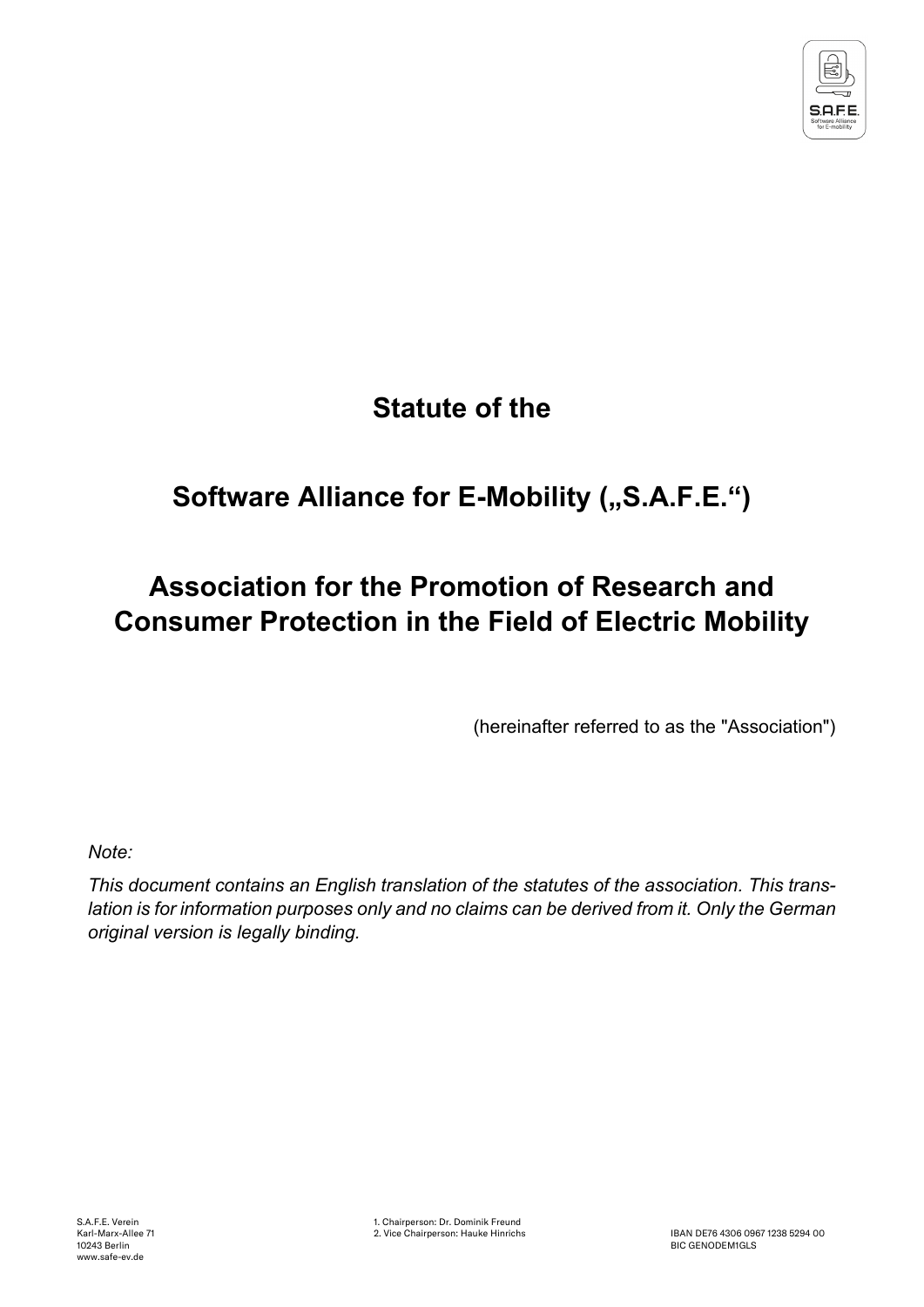

#### **Preamble**

- 1. For many years now, in Germany, the transparent billing of services has been an important issue particularly for ensuring consumer protection standards are upheld. The Regulatory Arbitration Committee / "Regelermittlungsausschuss" (REA) in their report, '6-A Uniform Requirements for the Collection of Measured Values at Charging Stations', stipulated the requirements for a nationwide, uniform framework. Based on this, operators of charging stations are obligated to implement the calibration law requirement
- 2. In addition to a local memory and display module (SAM), the market is also developing a so-called Favourable Solution in Compliance with Calibration Laws / "Günstige Lösung im Sinne des Eichrechts" (GL). Essentially this means providing recorded values with end to end signatures, so that consumers can check the accuracy of the recorded values of their charging process, with reassurance, even after a time delay. For this requirement to be made possible, a transparency software must be applied, which can check the digital signatures of the measured values. The software uses signature data and the so-called "Public Key" which is stored in the measuring device of the charging station. The signature verification makes it possible for consumers to check the measured values and accounting data.
- 3. The aim of the Association is to provide all companies active in the field of electric mobility with a uniform standardized transparency software and thereby ensure consumer protection.
- 4. For this purpose, some of the founding members of the Association have come together with other individuals and companies who are active in the field of electric mobility or developing research on transparency software. Together with another founding member, has.to.be gmbh, the first transparency software for electric mobility has been developed.
- 5. End users (individuals and legal entities), who charge their electric vehicles at the charging points where the transparency software is installed, currently have the ability to check the measured values and billing data regarding their charging process free of charge.
- 6. Hardware manufacturers of charging infrastructures shall be provided with the software as a part of their membership with S.A.F.E. and upon confirming the terms of a license agreement. Further details are included in the license agreement.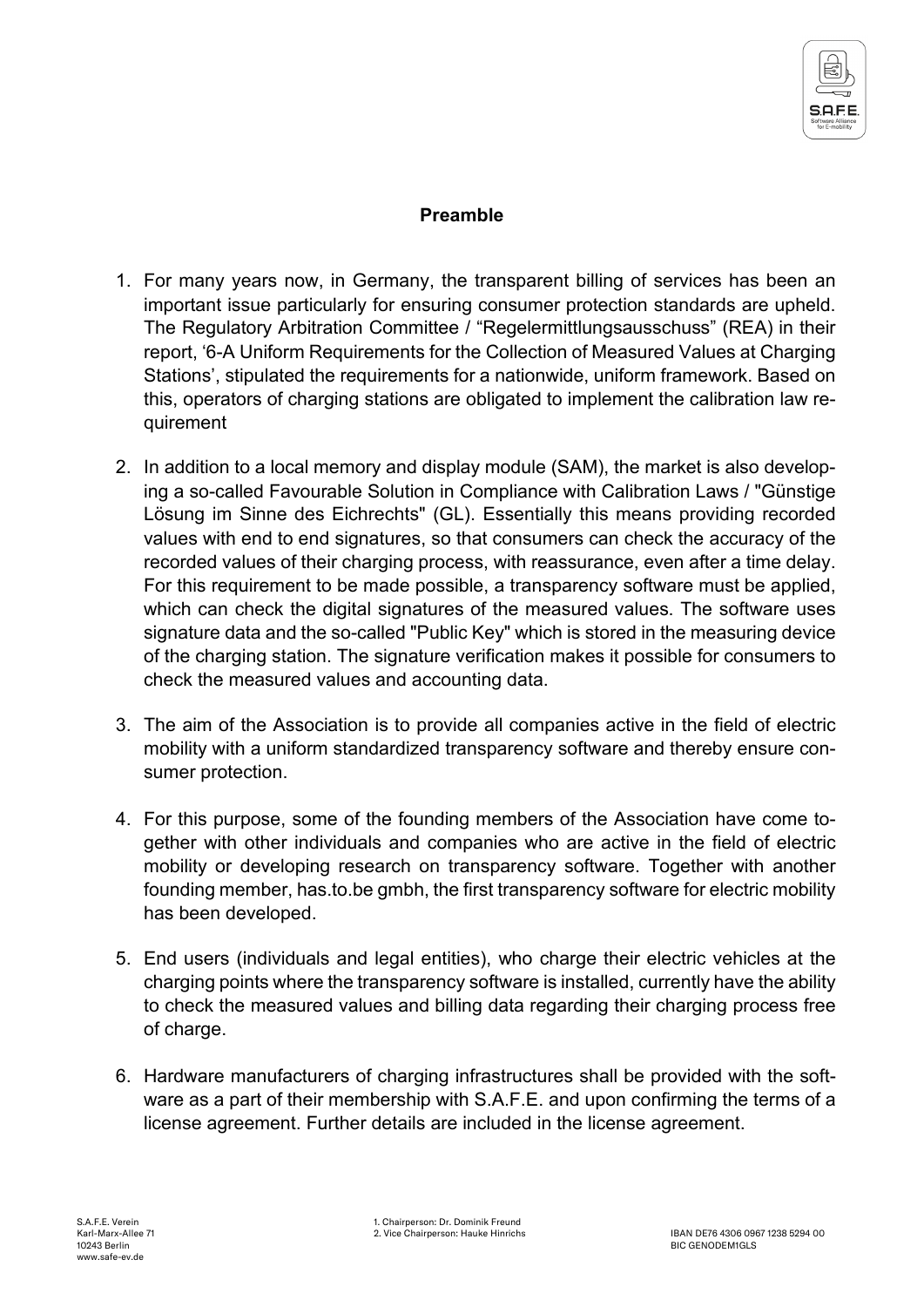

- 7. Furthermore, the Association will continue to work with its membership to advance and promote this field of technology, so that the results are beneficial to the public.
- 8. For this purpose, an association shall be founded which is dedicated to the abovementioned endeavors and who shall own the license rights to the transparency software.
- 9. Every individual and legal entity who are active in the field of electric mobility or who intend to be active in this area, are welcome to join the Association as members or supporting members.
- 10.The transparency software was tested by VDE (test report from 18.04.2019 5024855-1470-0001/254265 TL4/shf). The correct functioning of the transparency software was tested and certified and is guaranteed by the VDE test report. The source code will be published by the Association on 01.01.2020.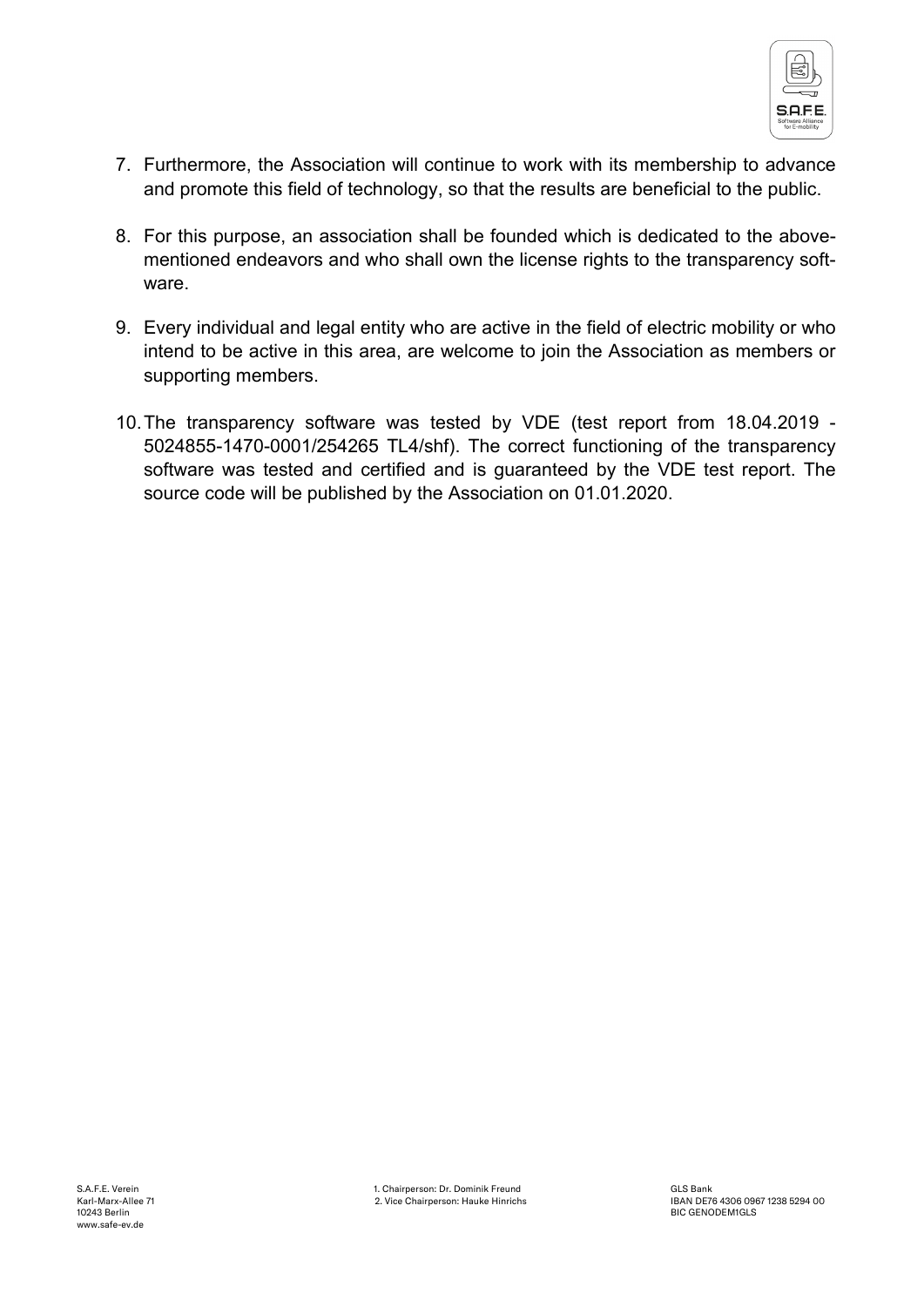

## **§ 1 - Name and Legal Form**

(1) The Association bears the name:

"Association for the Promotion of Research and Consumer Protection in the Field of Electric Mobility".

The Association participates in legal transactions under the acronym "S.A.F.E.".

- (2) The Association shall be entered in the Register of Associations. Upon registration the name will bear the additional letters 'e.V'.
- (3) The Association has its seat in Berlin.
- (4) The business year is the calendar year.

### **§ 2 - Purpose of the Association**

- (1) The Association forms a community of interests. The purpose of the Association is to promote research and consumer protection in the field of electric mobility; in particular through the (further) development of a uniform transparency software that can provide transparent billing for electric mobility services which can be maintained over the long term.
- (2) To this end, the Association strives to:
- a) provide the end customer with a free and secure means of carrying out loading sessions in conformity with the calibration regulations.
- b) promote, maintain, and further develop the above-mentioned transparency software.
- c) propose standardised processing and integration of the transparency software and the corresponding data into market communications (e.g. e-roaming).
- d) about promote the common interests of the members towards public authorities, trade Associations, administrative bodies, politics, and other organisations (e.g. AGME, PTB, BMWi).
- e) carry out public relations work and maintain contact with press and media (technical journals, newspapers, magazines, radio and television).
- f) inform the members, supporting members and interested third parties about calibration law.
- (3) The Association works independently of political parties and affiliations.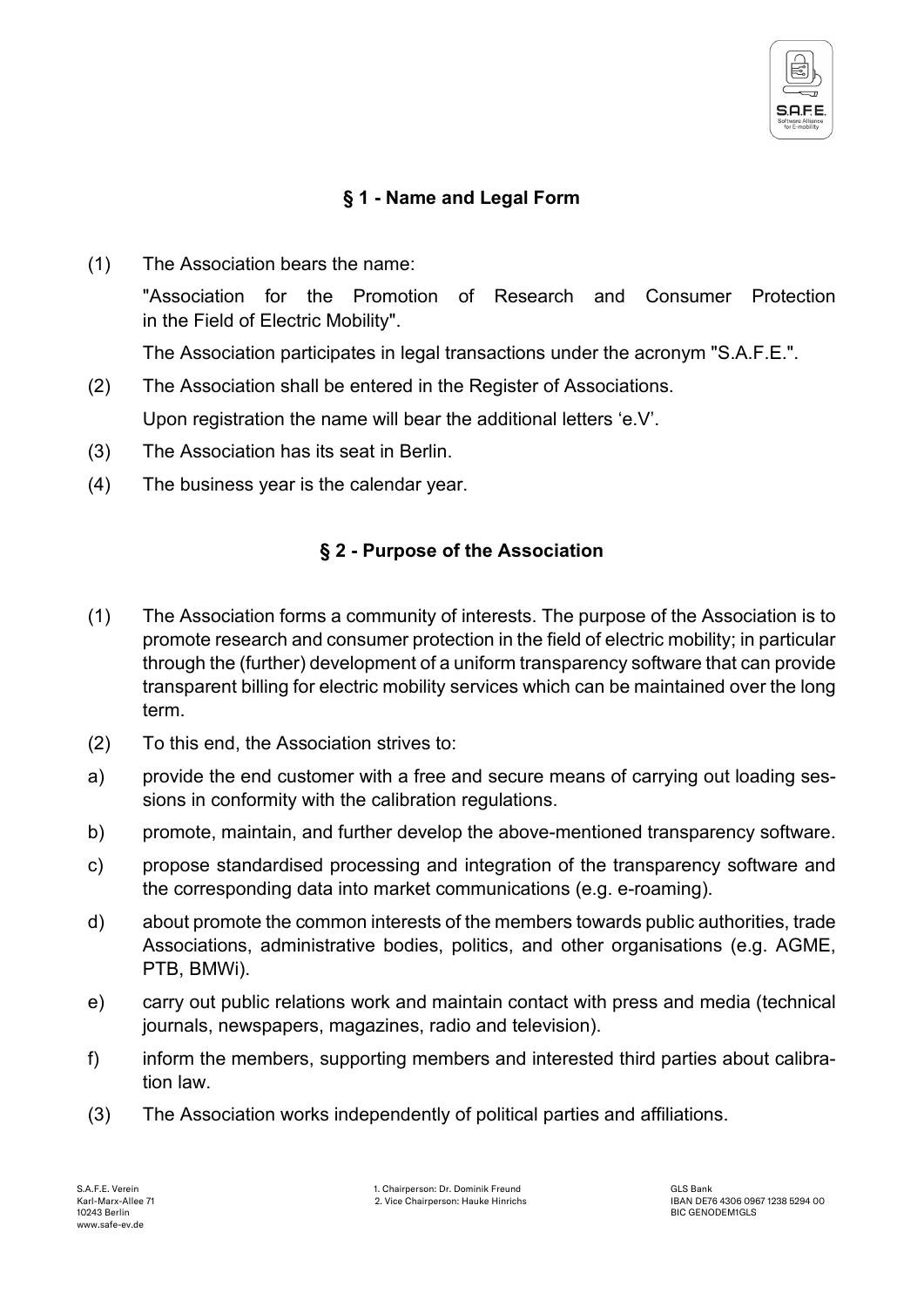

## **§ 3 – Membership**

- (1) The Association provides the option of full membership and supporting membership. Ordinary members are hereinafter referred to as "members", supporting members are referred to as "supporting members".
- (2) Individuals and legal entities can become members of the Association, who are active or will be active in the field of electric mobility and who are willing to support the objectives of the Association. Legal entities can nominate one representative each.
- (3) In addition, members can be persons and associations who can promote the goals of the Association due to their knowledge, experience, influence, and the like.

#### **§ 4 - Supporting Members**

- (1) Individuals and legal entities can become supporting members of the Association if they are active or will be active in the field of electric mobility and who are willing to support the objectives of the Association. Legal entities can nominate one representative each.
- (2) In addition, supporting members can be persons and associations who can promote the goals of the Association due to their knowledge, experience, influence, and the like.
- (3) Supporting members have the right to speak at the general meeting, but no right to make proposals, no right to vote and no active and passive voting rights. These are rights reserved for full membership.

#### **§ 5 - Admission of Members and Supporting Members**

Anyone interested in full membership or supporting membership must express their interest in writing (letter or e-mail) to the Executive Committee of the Association. In this written communication the applicant undertakes to observe the terms and the regulations of the Association. The Executive Committee decides with a majority vote. The decision is communicated back in writing (letter or e-mail). There is no right to admission.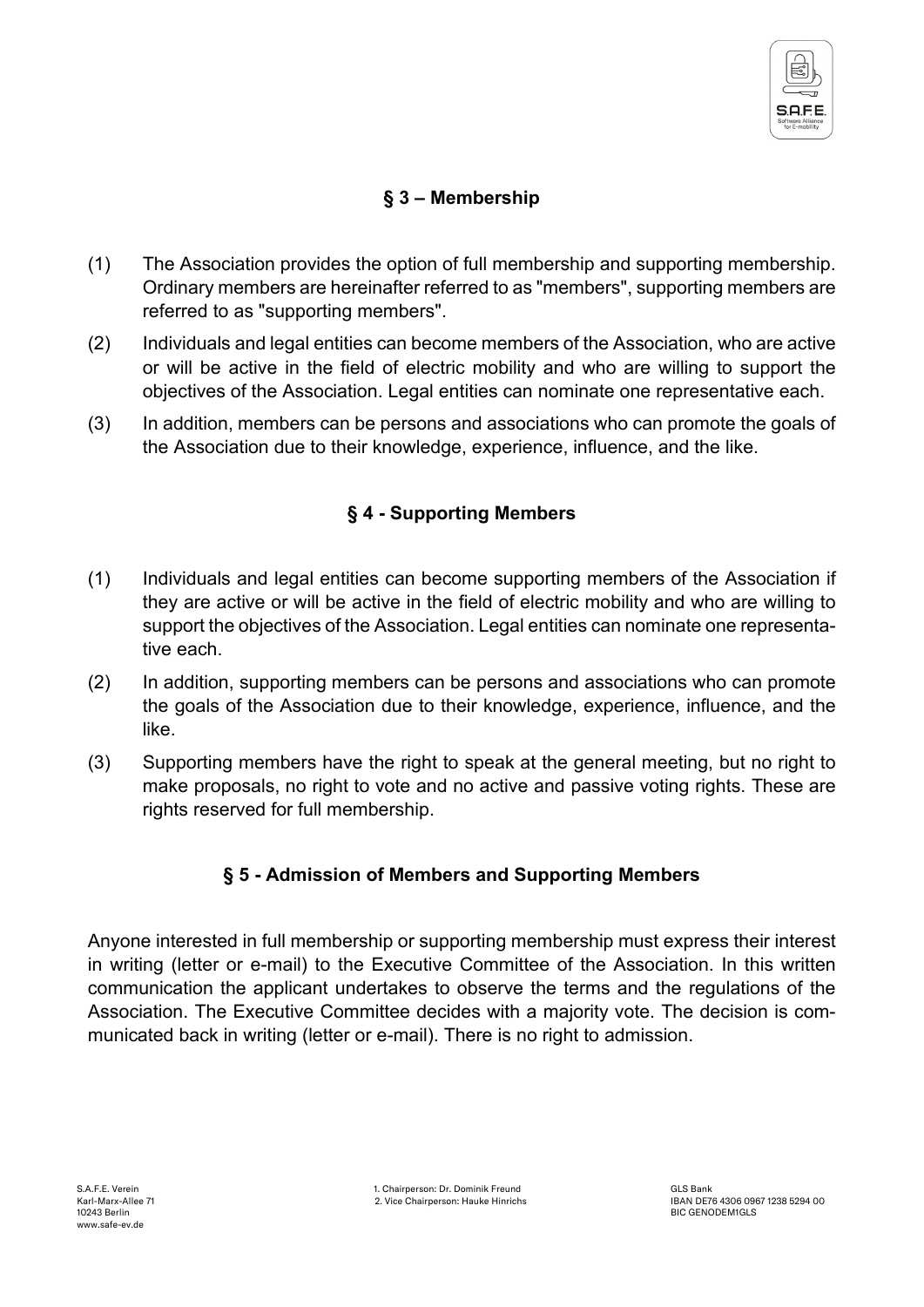

### **§ 6 - Rights and Duties of Members and Supporting Members**

- (1) Every member has the right to request the support of the Association within the statutory field of activity of the Association. Every member can send applications to the Executive Committee and the general membership.
- (2) Members and supporting members are entitled to participate in all general meetings. The Executive Committee decides regarding the Supporting Members' participation in other events organised by the Association.
- (3) Members and supporting members promote the purpose and reputation of the Association to the best of their ability. They therefore have a duty to be professional in their conduct.
- (4) Each member is obliged to share with the Association all pertinent information with regard to the achievement of the goals of the Association.

#### **§ 7 - End of Membership and Supporting Membership**

- (1) Membership is terminated in the event of:
	- a) death or, in the case of legal entities and associations, by ceasing to operate.

b) resignation, which must be declared at the end of the calendar year and submitted to the Executive Committee no later than 01.10. of the respective calendar year.

c) formal exclusion by resolution of the Executive Committee in accordance with the following Paragraph (2)**.**

(2) The Executive Committee can exclude a member or supporting member if the member:

a) behaves in a way that is against the purpose or the interests of the Association in a significant way (once) or continues to infringe upon the terms of Association despite being provided with formal warning of a possible expulsion.

b) is three months and despite reminders and a warning of expulsion from the Association in arrears as per the contribution terms.

(3) The Executive Committee shall inform the member or supporting member concerned in writing (letter or email) of the exclusion. The decision may be challenged within two months since the date of receipt of the letter from the Executive Committee. If the Executive Committee does not support the appeal, the final decision is held over for the general meeting. The rights of the member or supporting member are suspended pending the decision on the appeal by the general meeting.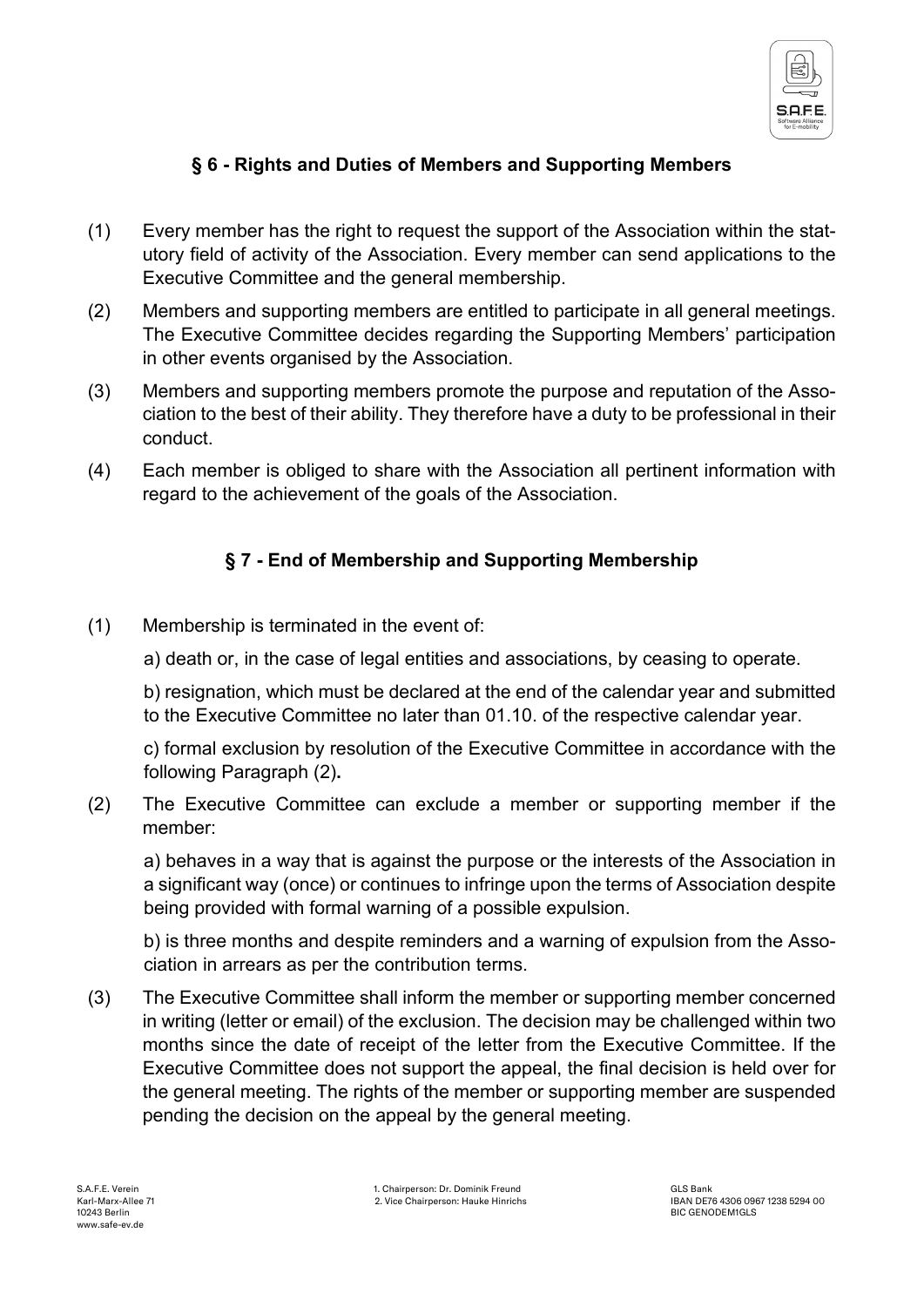

(4) Upon termination of membership or supporting membership, for whichever reason, their rights and obligations with the Association expire. A repayment of deposits, contributions, levies, donations, or other support is excluded. The claim of the Association for outstanding membership fees remains unaffected.

## **§ 8 - Contributions, Fees and their Appropriate Use**

- (1) An admission fee is payable upon joining the Association.
- (2) In addition, an annual membership fee is to be paid, which is due by 15.03. of each year or when first admitted to the Association.
- (3) Admission and membership fees are used to fulfil the purpose of the Association.
- (4) Details and the amount of the fees and charges are set out in the fee schedule, which is decided at the general meeting.
- (5) On the recommendation of the Executive Committee the general meeting may decide the sharing of additional costs between the members if there is an extraordinary financial need or an investment opportunity that was decided upon at the general meeting. Further details are regulated by the fee schedule.
- (6) Funds of the Association may only be used for purposes in accordance with the statutes. The members and supporting members do not receive any payments from the Association, except if it is for the reimbursement of expenses which serve the purpose of the Association.
- (7) No person or entity may be reimbursed for expenses that are not in accordance with the purpose of the Association or are disproportionately high for the remuneration.

## **§ 9 Statutory Bodies of the Association**

- (1) The official statutory bodies of the Association include:
	- 1. the General Meeting of the Members and
	- 2. the Executive Committee.
- (2) The Executive Committee may appoint an advisory board or committees that provide an advisory function without being statutory bodies of the Association.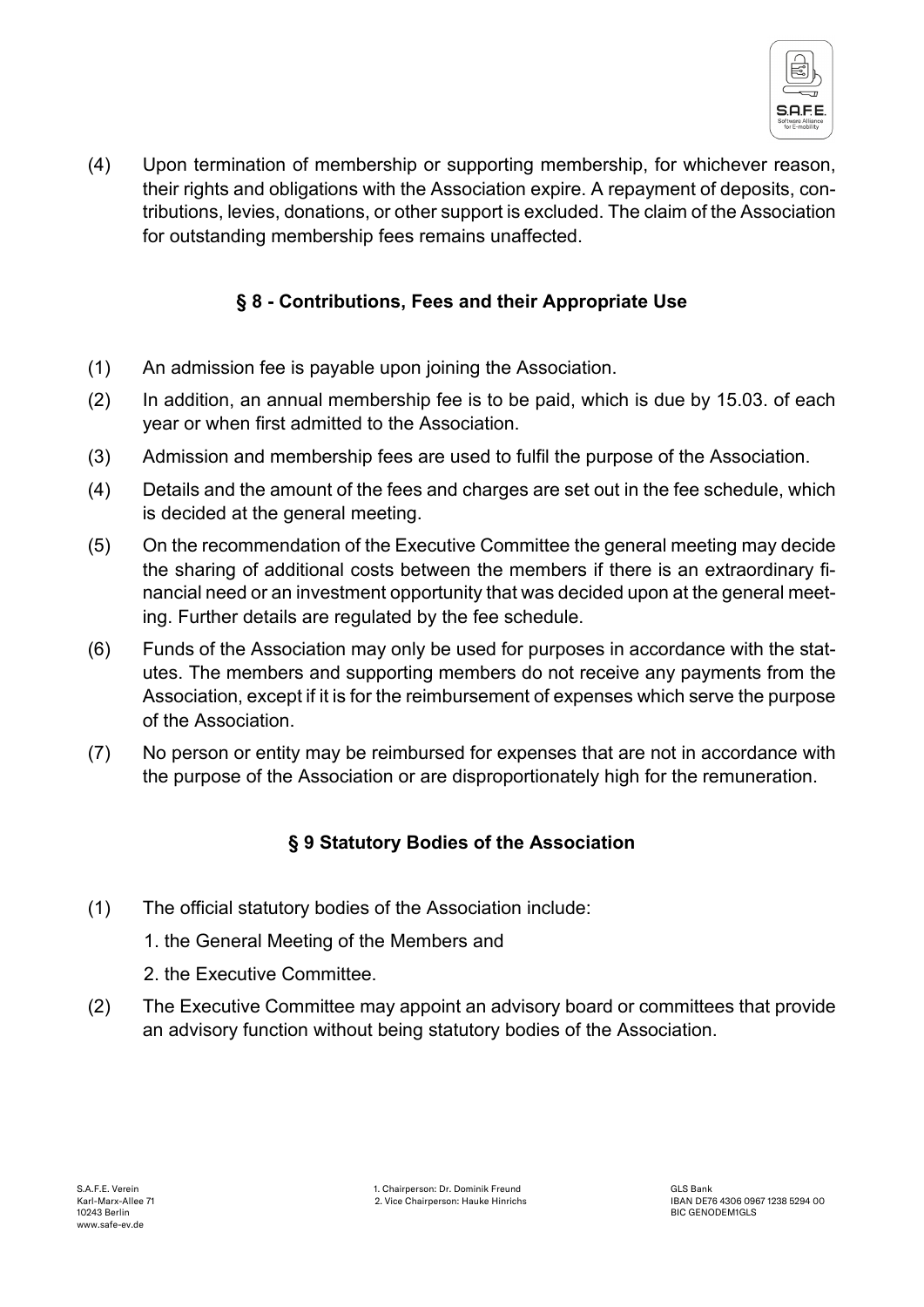

## **§ 10 - General Meeting**

- (1) The Executive Committee shall convene an ordinary General Meeting at least once a year by providing a written notice (letter or e-mail) stating the place, time, and proposed agenda. The written notice must be sent to all the members and supporting members at least four weeks prior to the meeting. The Executive Committee proposes the agenda. Each Member may propose additions to the agenda in writing (letter or e-mail) at least two weeks before the general meeting. The amended agenda will be announced separately to members and supporting members, at least one week prior to the general meeting.
- (2) A first ordinary general meeting shall be held immediately, or no later than one day, after the foundation of the Association. For this first ordinary general meeting the conditions specified in § 10 (1) shall not apply. The invitation is sent to the founding members as well as to all parties interested in membership known to the founding members.
- (3) The general meeting decides with a simple majority of the present or represented members on whether any additional items to the proposed agenda may be decided (applications for urgency); amendments to the statutes as a result of an application for urgency may only be adopted in a subsequent general meeting.
- (4) A member's right to vote is suspended if the member does not appear or is not represented or if the member is subject to a process for exclusion according to § 7 paragraph (3). The same applies to legal entities as long as they do not have a representative appointed.
- (5) An extraordinary general meeting is to be convened if the interests of the Association require it or, if at least 20% of the members propose one in writing (letter or e-mail) to the Executive Committee.
- (6) Each member has one vote in the general meeting.
- (7) The general meeting is responsible for:

a) the appointment, approval, and discharge of members of the Executive Committee according to § 11 and the appointment of the financial auditors pursuant to § 13. b) discussion and resolution of applications to the general meeting and amendments

to the statute of the Association.

(c) the decision on the fee schedule and any amendments thereto.

(d) the appeal by an applicant against a decision of the Executive Committee according to § 7.

e) the dissolution of the Association according to § 15.

(8) Only members are entitled to vote in the general meeting. The transfer of the right to exercise membership rights (especially participation in general meetings and voting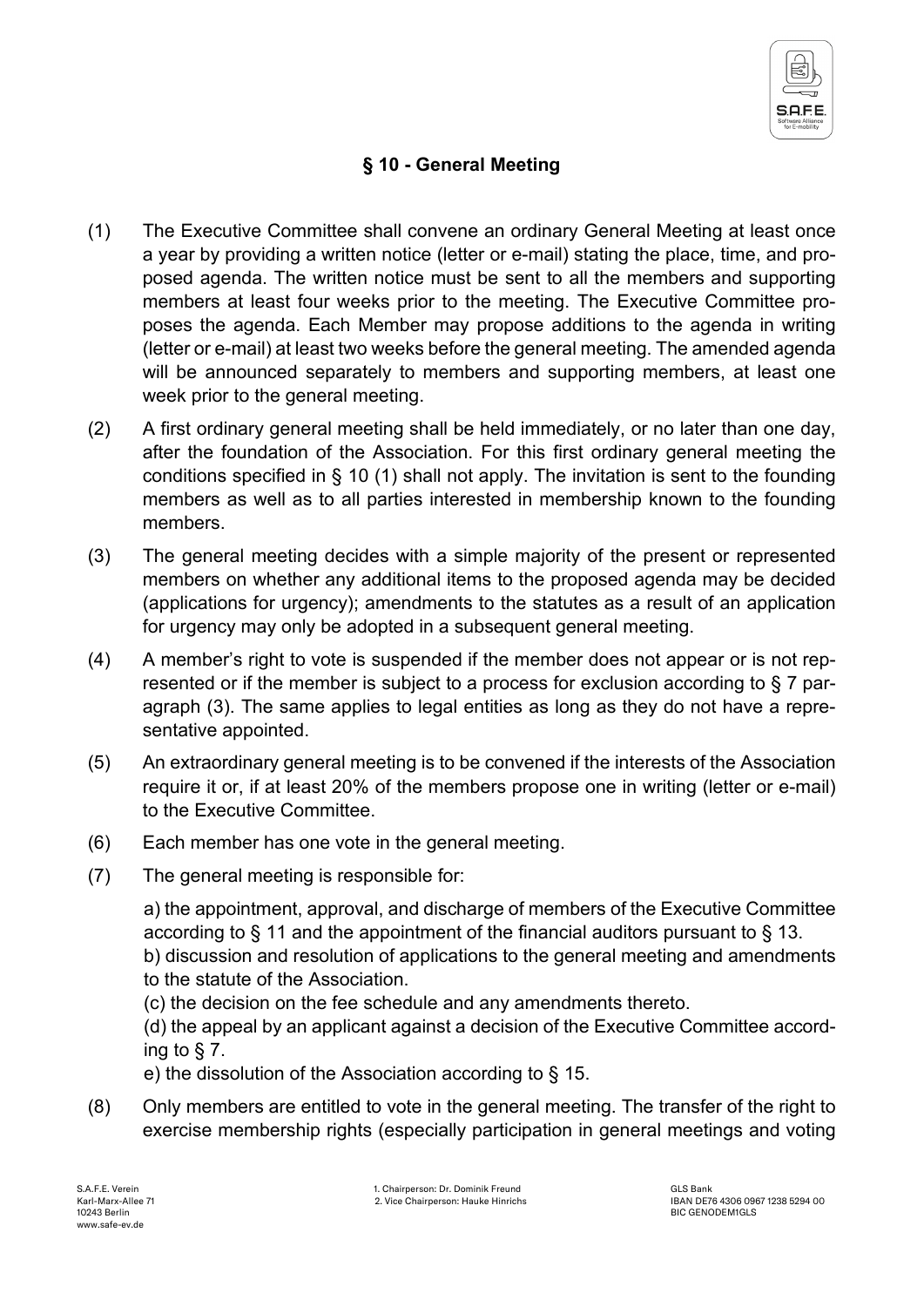

rights) may be transferred to another member if expressed in writing (letter or e-mail). Each member may have a maximum of two voting rights, including their own vote. If a member of the Association is a legal entity, the right to vote can be transferred to an employee of that entity.

- (9) Resolutions of the general meeting are passed by a simple majority of the present or represented members, unless otherwise provided for in the statute of the Association or by law. Abstentions are not counted. In the event of a tied vote an application is denied.
- (10) A vote shall be taken in writing if at least one third of the present or represented members with voting rights request it.
- (11) The general meetings are chaired by a member of the Executive Committee.

## **§ 11 - Executive Committee**

- (1) The Executive Committee shall consist of at least five and at most seven members and shall consists of a 1st chair, a 2nd chair (deputy chair), a Treasurer, and up to four other members.
- (2) The members of the Executive Committee are elected for a period of two years. Their re-election is permissible. Their term of office ends with their discharge by the general meeting. Their term of office also ends with the termination of their or their entities membership in the Association. As an exception, half of the members in accordance with paragraph 1 (rounded down if an odd number is given) are elected for a threeyear term at the founding meeting.
- (3) The Executive Committee manages the business affairs of the Association. The Executive Committee is represented by the 1st or 2nd chair. The 2nd chair is internally instructed to exercise their right to represent the Association only in case the 1st chair is prevented to do so.
- (4) The Executive Committee decides on resolutions in Executive Committee meetings, which shall take place at least four times a year (in person or via web conference). In the event of a tied vote, the vote of the 1st. chair rules, if the 1st chair is unable to attend, this applies to the 2nd chair.
- (5) The invitation to an Executive Committee meeting is issued with a notice period of one week by the  $1<sup>st</sup>$  chair; it should contain a proposed agenda, if possible. The presence of three members of the Executive Committee shall suffice to constitute a quorum. Votes are decided by a simple majority of the present members.
- (6) The Executive Committee has the following responsibilities:
	- a) Preparation and convening of the general meeting.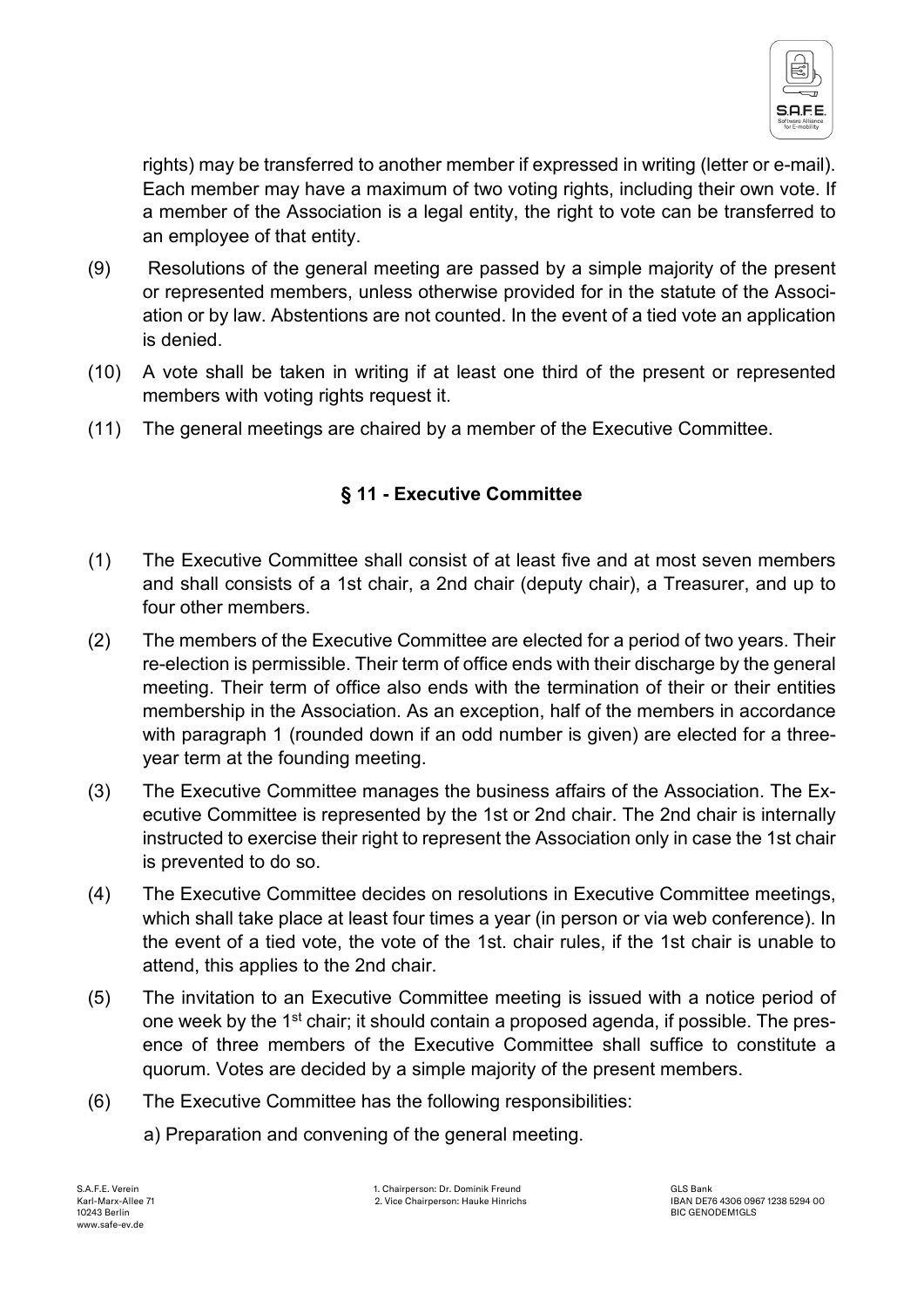

- b) Implementation of resolutions of the general meeting.
- c) Preparation of the budget.
- d) Accounting and preparation of the annual report.
- e) Representation of the Association.
- f) Overseeing the fulfilment of the Association's purposes.

g) Making the annual report and budget accessible to all members and supporting members.

h) Admission and exclusion of members and supporting members.

i) Preparation of and proposals for amendments to the fee schedule.

- (7) Members of the board shall not receive any remuneration.
- (8) The general meeting authorises the Executive Committee to independently make changes to the statutes which are based on objections of the Registry Court or of the Tax Authority where applicable. The Executive Committee can approve amendments with unanimous vote. In the following general meeting, the Executive Committee shall inform about such amendment.

### **§ 12 - Advisory Board and Committees**

- (1) An advisory board and committees shall be composed of several persons whose number and term of office is determined by the Executive Committee in accordance with the requirements of the Association. They do not necessarily have to be a member or supporting member of the Association. They should dispose of a high level of technical and organisational experience and should be willing to contribute to the Association in a beneficial way.
- (2) The primary task of an advisory board is to advise the Executive Committee in matters pertinent to the Association. The primary task of the committees are the preparation and implementation of individual projects that contribute to the purpose of the Association.
- (3) The members of the advisory board and the committees are appointed by resolution of the Executive Committee. They are to be bound to confidentiality and report internally to the Executive Committee.
- (4) The advisory board has no supervisory board function.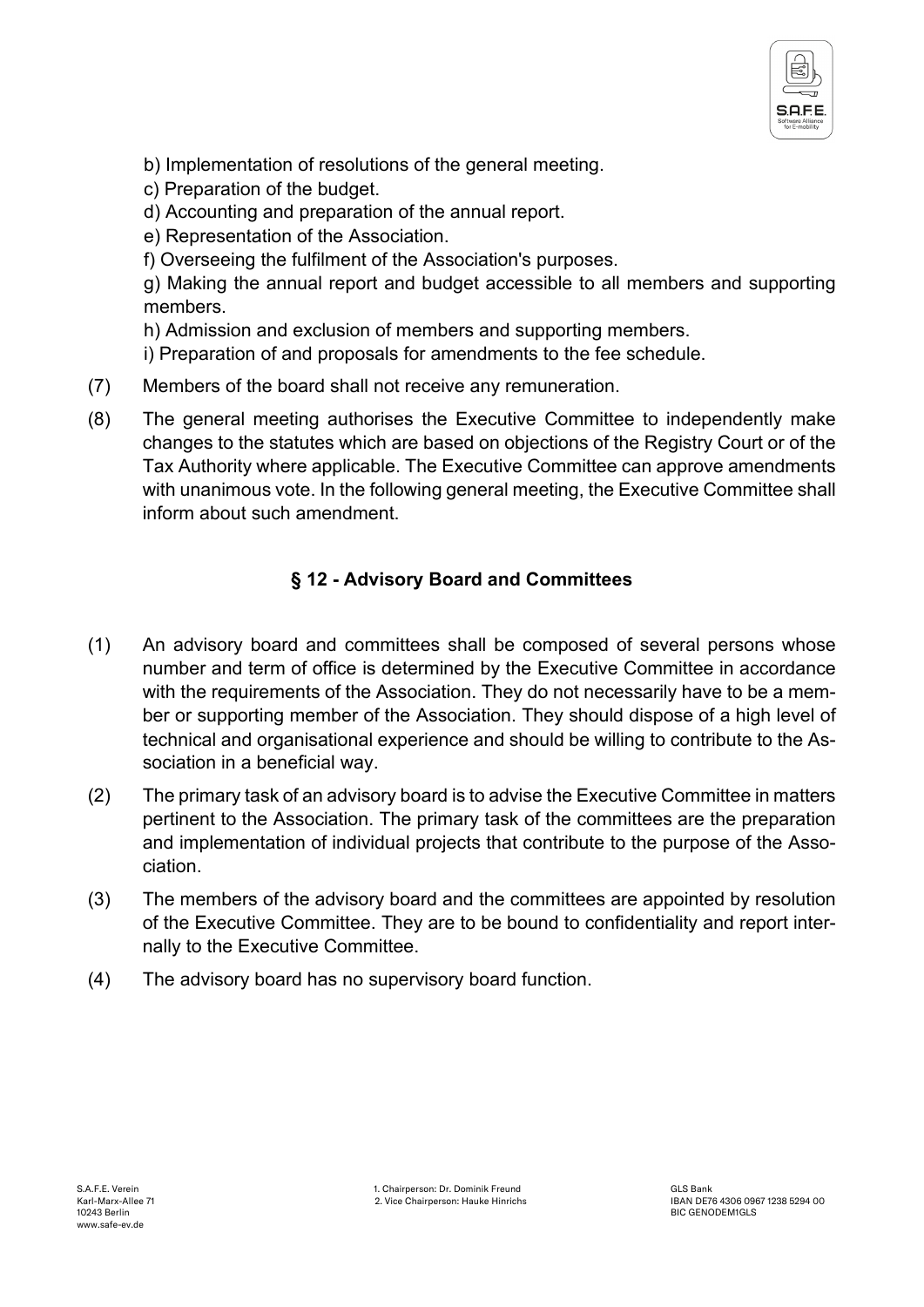

## **§ 13 – Finances**

- (1) To keep proper accounts and ensure financial control of the Association, a treasurer is elected by the general meeting. They have the responsibility of keeping receipts in an orderly manner and to once a year calculate the cash balance over the past calendar year.
- (2) Expenses which have been incurred by the Association prior to its formation, can be reimbursed (with approval of the Executive Committee).
- (3) Funds of the Association shall only be used for the purposes and in accordance with the statutes of the Association.
- (4) No person may be reimbursed for expenses that are not for the purposes of the Association or are disproportionately high. If necessary, officers of the Association can, upon decision by the Executive Committee and within the limits of budgetary possibilities, have contracts and be employed against payment or against reimbursement of costs and expenses in accordance with § 3 No. 26a EStG. Any decision regarding any work for the Association against remuneration shall be taken by the Executive Committee. The same applies to the contents of the contracts and their termination.
- (5) The Treasurer can process payments exceeding the amount of 500 EUR only with the signature of another member of the Executive Committee.
- (6) The financial management of the Association is controlled by two financial auditors, who are appointed by the general meeting for a maximum of two years. A re-election of the auditors after two years is not possible; a new election at a later date is possible. Their financial report shall not assess the appropriateness of the expenditure incurred by the Executive Committee. The general meeting may alternatively decide by a simple majority vote to have a certified public accountant look at the financials.
- (7) At the general meeting, the auditors shall inform the members and supporting members about the outcome of the financial audit.

#### **§ 14 – Minute Keeping**

Minutes are to be kept of the resolutions of the Executive Committee and of the general meetings. The resolutions of the Executive Committee are to be signed by the chair or the Deputy. The resolutions of the general meetings are to be signed by the chair of the meeting and the minute keeper.